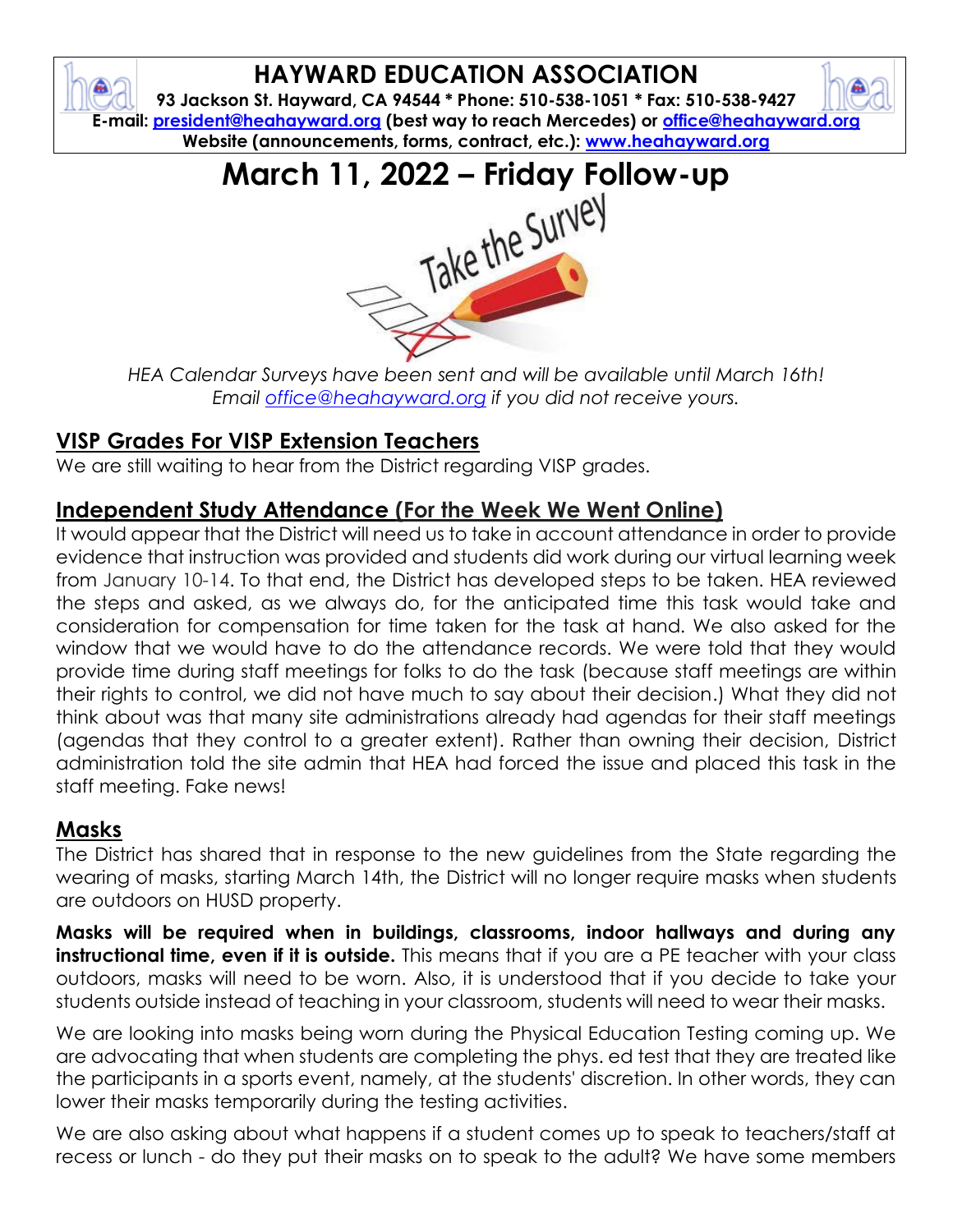worried about transmission, even if outdoors with no social distancing. We will let you know what the response is when we get it.

The mask requirement is, like everything else these days, subject to change. We will keep you up to date.

#### **School Closure/Transition Team**

The Transition Teams related to the closures of Bowman and Strobridge are scheduled to meet this week. At this juncture, we are still waiting to hear the final plan from the District and all the logistics it entails: enrollment, which schools will be the receiving schools for students and staff in general ed, Sp Ed, Bilingual/DLI programs, etc. Once known, HEA can begin the process of negotiating any packing/moving and related hours and compensation both for any schools closing and receiving schools. We will also have the information to negotiate the impact of the closures as it relates to the transfers of Sp Ed, Gen Ed teachers, teachers within programs, etc. At this time, we are in a waiting pattern until the District can articulate the anticipated impacts of the school closures.

#### **Community Members Needed: Apply for the 7-11 Advisory Committee**

*From the District's Staff Update:*

On February 23, 2022, the Hayward Unified School District Board of Education approved a resolution to establish a 7-11 Advisory Committee. This committee will be made up of at least seven but no more than eleven members of the community. Interested community members must meet additional criteria in order to be eligible for the group, listed below. The 7-11 Advisory Committee will work to advise the District and Board on the development of policies and procedures in relation to the sale or lease of excess district property.

Per Education Code 17389 the new committee must live in the district and be representative of at least one of the following groups:

- The ethnic, age group, and socioeconomic composition of the district;
- The business community, such as store owners, managers, or supervisors;
- Landowners or renters, with preference to be given to representatives of neighborhood associations;
- Teachers;
- Administrators;
- Parent/guardian of students
- Persons with expertise in environmental, legal, construction, and/or land-use planning, including, but not limited to, knowledge of the zoning and other land-use restrictions of the City of Hayward and County of Alameda.

Members of the 7-11 Advisory Committee can expect to meet five or six times to complete their review and recommendations to the governing board, with tentative meetings set for March 29, 2022, April 19, 2022, and May 3, 2022, from 4:00 p.m. to 5:00 p.m. The properties that will be under the purview of the 7-11 Advisory Committee are SIAC, Highland Elementary, Peixoto, Strobridge Elementary, Old Cherryland Elementary, Laurel, Bowman Elementary, and Bidwell.

If you are interested in participating in one of the workgroups, please complete **[this](https://docs.google.com/forms/d/e/1FAIpQLSdyOE3r3DaGydj3J3teuykRR1Krsoa1N_OkSkC25qwpKfsJaw/viewform?usp=sf_link)  [application](https://docs.google.com/forms/d/e/1FAIpQLSdyOE3r3DaGydj3J3teuykRR1Krsoa1N_OkSkC25qwpKfsJaw/viewform?usp=sf_link)** by March 15, 2022. Additional information can be found at: <https://www.husd.us/7-11>. It is anticipated that the Board will appoint members to the committee on the March 23, 2022 Board Meeting.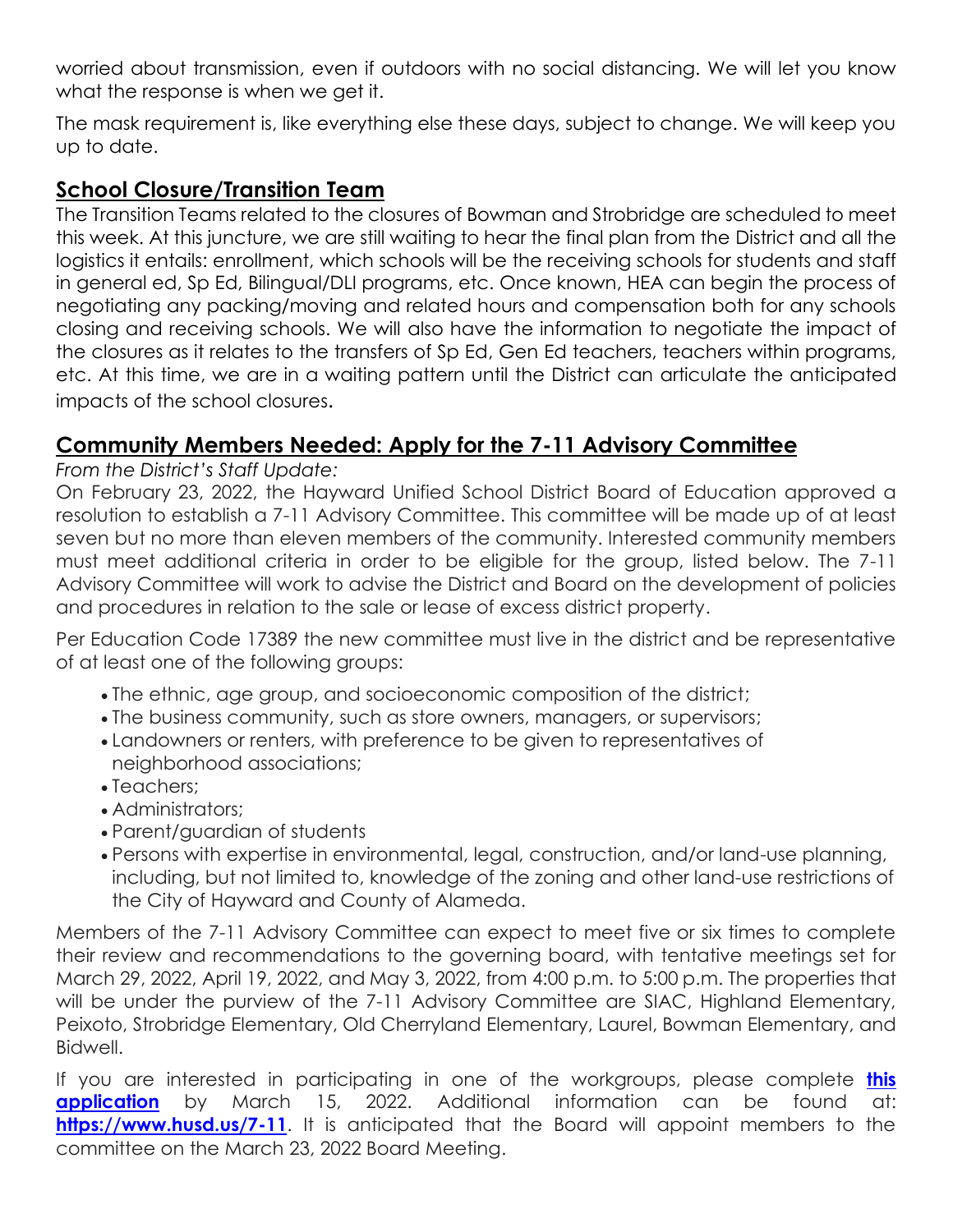#### **HEA Board and NEA/RA Elections – Voting Ends Monday!**

Voting for your local HEA Leadership ends on Monday! Please check in with your FRA representative for how to cast your ballot. Candidate statements are available on the HEA website and through your FRA rep.

The last day of in-person voting will also be available at the HEA office on:

• Monday, March 14<sup>th</sup>, from 2:00pm-4:00pm

**Voting closes and ballots must be returned to the HEA office (93 Jackson St. Hayward) no later than Monday, March 14th @ 4:00 pm! If turning in ballots when the office is closed (this weekend or Monday morning), ballots can be dropped in the mail slot on the door.**

#### **HEA Calendar Surveys**

Calendar surveys have been sent to member's email addresses. If you did not receive a survey link, please contact **[office@heahayward.org](mailto:office@heahayward.org)**.

**The surveys will be open until Monday, March 16th at 4:00pm.**



#### **Panorama Survey**

After weeks of reviewing the Panorama survey for students and adults to reflect on practices and trainings related to ABAR, SEL, and Support and Equity, we believe that there is a final product ready for distribution. The delay in distribution came about because the District had not vetted it with HEA. Vetting of surveys has been a practice for at least the last 20 years and is our opportunity to ensure that there is nothing evaluative in the survey. In the case of Panorama, we also looked at the wording of the questions for age appropriateness as well.

We will make a final review on Monday.

#### **HEA in the CTA Educator Magazine!**

Please check out The Educator this month where Mary Walsh, VP of HEA and math teacher at HHS, is featured when sharing her perspective on the impacts of COVID upon teaching. In a phrase, "Well said, Mary!" Thank you for representing us so well.